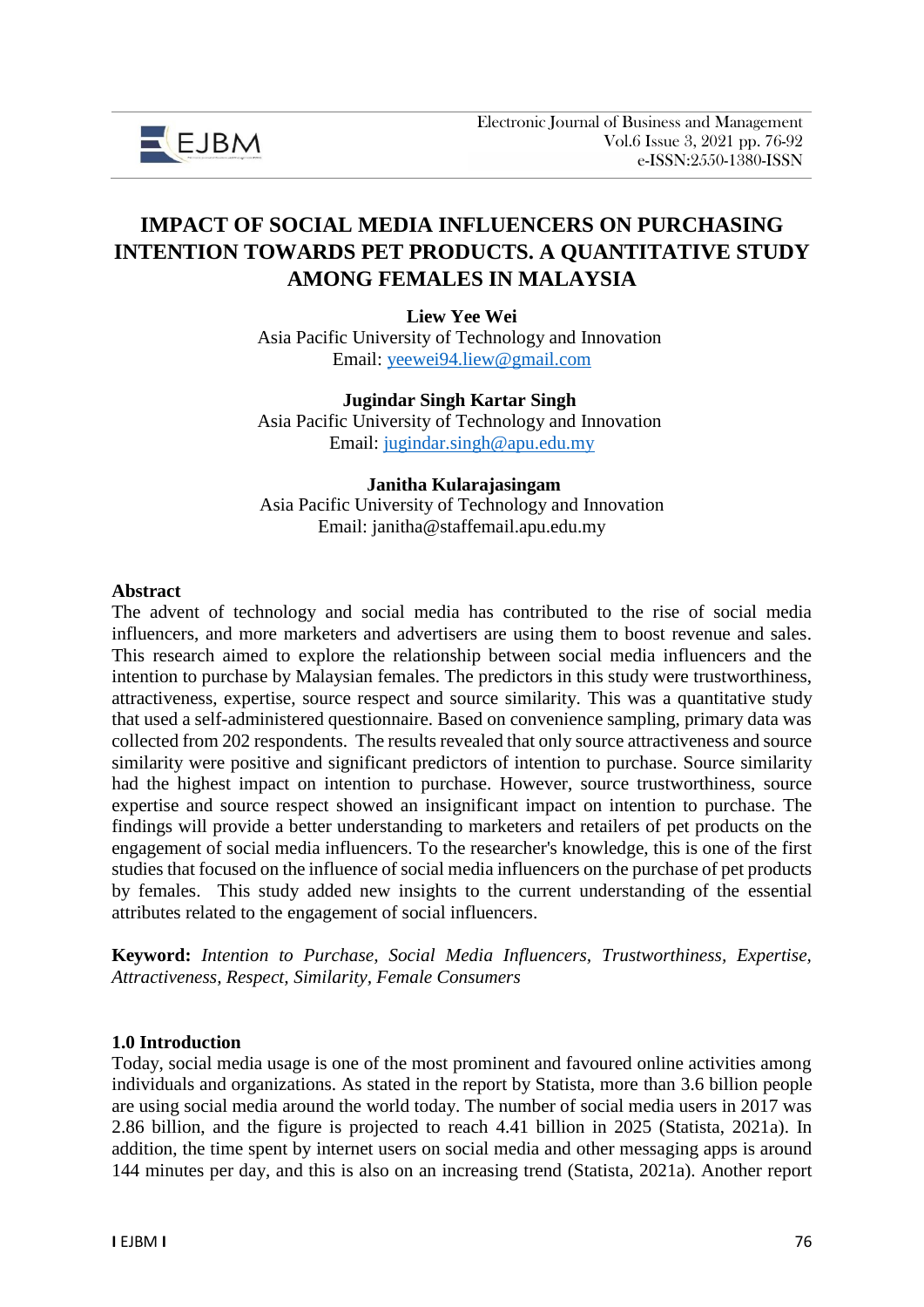by Smart Insights estimated that 53.6% of the world's population uses social media, and the average daily time spent on social media is 145 minutes (Chaffey, 2021). The report by Datareportal (2021) stated that there is 4.2 billion or 53 per cent of the world's population are social media users, and there is a 13 per cent year-on-year growth. The time spent worldwide on social media is 2.25 hours. In Malaysia, the time spent on social media is much higher at 3.01 hours. The report also stated that 44.8% of internet users search for brand information on social media. In Malaysia, 59.5 per cent of internet users search social media for brand information (Statista, 2021b). The growth of social media and the time spent on social media have transformed marketing (Chaffey, 2021). This has also led to the usage and influence of social media influencers.

In social media marketing promotions and campaigns, the deployment of social media influencers is gaining higher demand (De Veirman et al., 2016). The advent of technology and social media has contributed to the rise of social media influencers, and more marketers and retailers are using them to boost revenue and sales (Glucksman, 2017; Vodak et al., 2019; Rupchandani, 2020). The study by Markets and Markets (2020) revealed that the compound annual growth rate (CAGR) of influencer marketing platforms is expected to increase from USD 6.0 billion in 2020 to USD 24.1 billion by 2025. A survey by Linqia (2020) revealed that influencer marketing is now more mature and possess the necessary skills and know-how to assist brands in connecting in meaningful ways with target customers.

Furthermore, it was reported that around 40% of marketers ran six or more campaigns in 2019 and 57% plan to allocate higher budgets to influencer marketing in 2020. Social media influencers are also getting greater attention in Malaysia. The statistics provided by Statista (2021) showed that around 75 per cent of Malaysian consumers are aware of social media influencers and have followed at least one influencer on social media. It was also reported that companies in Malaysia are changing their marketing tactics by allocating greater budgets to engage social influencers (The Star, 2020). One of the strategies used by marketers to strengthen their brand presence and increase sales is to use influencer marketing. One of the most effective channels in the marketing mix today is influencer marketing (Dhesi, 2020).

The worldwide market for pet products and pet food is growing. For instance, the worldwide pet food market was expected to grow from \$72.07 billion in 2020 to \$75.29 billion in 2021 at a compound annual growth rate (CAGR) of 4.5%). The pet food market is expected to exceed USD90 billion in the year 2025 (Global Newswire, 2021). The pet population in Malaysia has shown an increasing trend, and this will add to the growth in demand for pet products. For example, the pet cat population grew from 615,000 in 2014 to 795,000 in 2018, while Malaysia's pet dog's population increased from 361,500 in 2014 to 402,500 in 2018 (Yuen, 2019). This has given rise to higher demand for pet products, and the retailers and suppliers of pet products see a growing market for pet products (Jander, 2019).

Studies have shown that social media influencers are used to influence customers' purchasing behaviours (Jin, Muqaddam and Ryu, 2019). Previous studies have revealed a positive association between influencer endorsement and purchasing behaviour of consumers (Wiedmann and Metternheim, 2019; Woodroof, 2019; Taillon et al., 2019). The results of a study by Jin et al. (2019) revealed that consumers perceived endorsement of products by celebrities on Instagram as more trustworthy and they showed a positive attitude towards the brands that were endorsed by celebrities. Similarly, another study by Pick (2020) revealed that social media influencers had a favourable impact on the buying behaviour of consumers. Another study by Wiedmann and Mettenheim (2019) examined the relevance of influencers'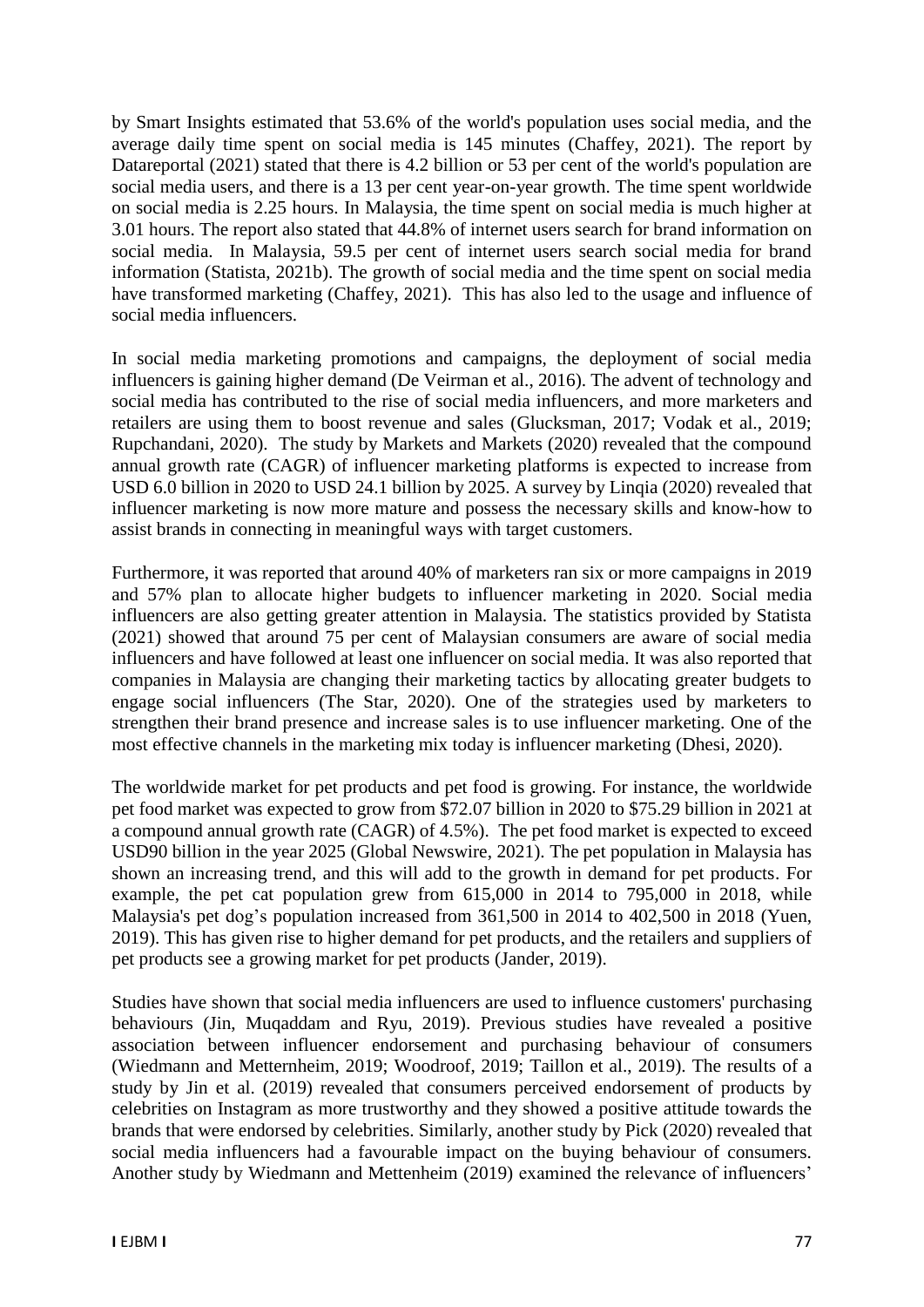attractiveness, expertise and trustworthiness in online campaigns and found that trustworthiness followed by attractiveness were the strongest components of brand loyalty and trust that led to purchasing intention. However, the relevance of expertise was insignificant. However, the results of another study by AlFarraj et al. (2021) revealed that influencer attractiveness and expertise had a significant impact on customers engagement. The study found that the influencers attractiveness, trustworthiness, and expertise were not significant predictors of purchasing intention. This shows that the results from past studies are not consistent.

The above review shows that social media usage is now very high and still growing. The importance of social media influencers is also growing in demand. However, in addition to the inconsistent results shown by past studies, there is a dearth of empirical studies that have examined the impact of social media influencers' endorsements on purchasing intentions by females. This study aims to fill the gap by examining the influence of the social media influencers study aims to fill this gap by exploring whether social media influences trustworthiness, expertise, attractiveness, respect, and similarity influences the purchasing intention of females towards pets' products. Most of the past studies examined the impact of social media influencer endorsements on purchasing intention. This study will focus on the purchasing of pet products by females. In addition to the theoretical contribution, this study will provide a better understanding to retailers and marketers on the impact of influencers endorsement towards purchasing intention. To the best knowledge of the author of this study, this is one of the first studies that examined whether the social media influencer's trustworthiness, expertise, attractiveness, respect, and similarity had an influence on the purchasing intention of females towards pets' products.

## **2.0 Literature Review**

# **2.1 Social Media Influencers and Intention to Purchase**

Social media influencers have been defined differently by scholars and researchers (Enke and Borchers, 2019). One of the complete definitions is by Enke and Borchers (2019), who referred to social media influencers as third-party individuals who have accumulated a substantial number of followers or relationships with a specific quality to influence others that includes consumers through content production, distribution, interaction, and personal appearance on the social media. Similarly, Freberg et al. (2011, p. 90) defined social media influencers as a new category of "independent third-party endorsers who shape audience attitudes through blogs, tweets, and the use of other social media." (Abidin (2015) further added the status group of social media influencers, the specific areas of their postings or endorsements, the need for a following and engagement with their audiences, and their eagerness to monetize their activities as further criteria. Finally, the definition by Abidin (2015, para. 1) defined influencers as individuals who have a big following on social media and blogs through "textual and visual narration of their personal lives and lifestyles, engage with their following in digital and physical spaces, and monetize their following by integrating 'advertorials' into their blog or social media posts." Thus, all three definitions refer to social media influencers as third parties with a large number of followers on social media and blogs who can create valuable content and influence their audiences' attitudes and reactions.

The Source-Credibility Model originally presented by Hovland et al. (1982) and later further improved by Ohanian (1990), can be used to understand the sources or components related to the social media influencers. This model relates to the credibility of social media influences. The source includes trustworthiness, expertise, and attractiveness. In today's environment, social media influences play an essential role in marketing because of the number of followers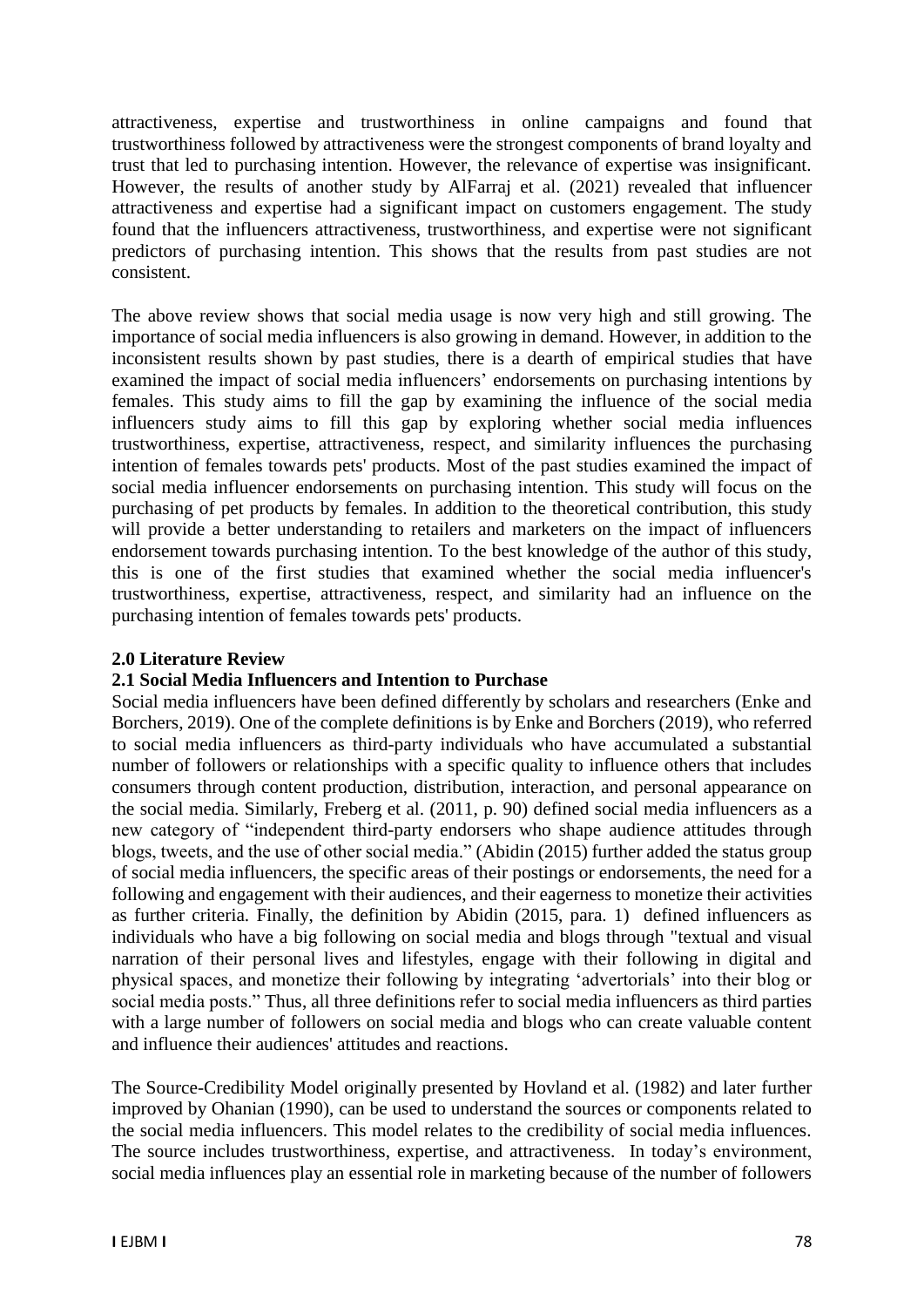they have (De Veirman et al., 2017) and the reputation they have created in specific areas or fields (Kim et al., 2017). Social media influencers become much more influential through engagement with their followers. This is shown through their ability to get Influencers' success, and influence can be determined by interaction and reactions from audiences on their endorsements and posts on social media and blogs (Arora et al., 2019). The engagement and interactions by influencers enable them to connect brands of products and services with customers (De Vries et al., 2012).

The intention to use and behaviours of consumers can be explained using the Theory of Planned Behaviour (Aizen, 1991). Based on this theory, consumer action or behaviour is explained by his or her behavioural intentions, according to this idea. Consumer's attitudes, perceived behavioural control, and subjective norms all influence their behavioural intentions (Ajzen, 1991). As a result, a consumer's behavioural intentions are indicators of how determined or strong that individual is to engage in or execute a specific behaviour (Ajzen, 1991). According to the Theory of Planned Behaviour is the most important predictor of a person's actual behaviour is their behavioural intention. Past studies have shown that social media influencers can affect the behaviour intention of consumers (Taillon et al., 2019; Chetioui, Benlafqih, and Lebdaoui, 2019; Wiedman and Mettenheim, 2019).

The study by Taillon et al. showed that retailers utilize social media influencers to market their products and brands. Another study by Ki and Kim (2019) found that the social media influencers attractiveness, prestige, expertise, informativeness and interactive contents towards the attitude and intention to purchase. The study by Chetioui, Benlafqih, and Lebdaoui (2020) confirmed that consumers attitudes toward fashion influencers had a positive and significant impact on brand attitude and purchase intention. The study further revealed that perceived credibility, trust, perceived behavioural control, perceived subjective norms, perceived expertise, and perceived congruence had a positive and significant association with attitudes. Wiedmann and Mettenheim (2019) confirmed that only the influencer's trustworthiness followed by attractiveness is a positive and significant predictor of brand loyalty and purchasing intention. On the contrary, the study by AlFarraj et al. (2021) found that the influencers' attractiveness, trustworthiness, and expertise did not significantly impact purchasing intention. This shows that the results from past studies are not consistent.

# **2.2 Relationship between Source Trustworthiness and Purchasing Intention Behaviour**

Source trustworthiness is one of the constructs specified in the Source Credibility Model (Ohanian, 1990). According to the model, trustworthiness influences the effectiveness of an endorsement by a celebrity or influencer. Erdogan (1999) explained that the source trustworthiness is associated with the celebrity or influencer's perceived honesty, dependability, and reliability. This implies that celebrity or influencer endorsement of products or services is crucial, and marketers must use celebrities or influencers who are ranked highly based on the attributes stated by Erdogan (1999).

Several past studies have shown that source trustworthiness affects consumers' attitudes and purchasing intention (Weismueller et al., 2020; Wang and Scheinbaum, 2018; Wiedmann and Mettenheim, 2019). The results of a study by Weismueller et al. (2020) involving 306 Instagram users from Germany who was between 18 and 34 years showed that source trustworthiness was a positive and significant predictor of purchasing intention by consumers. Similarly, another study by Wiedmann and Mettenheim (2019) involving 288 participants found that trustworthiness was the strongest predictor of intention to purchase products and services. Chetioui, Benlafqih and Lebdaoui (2019) also had conducted research, and results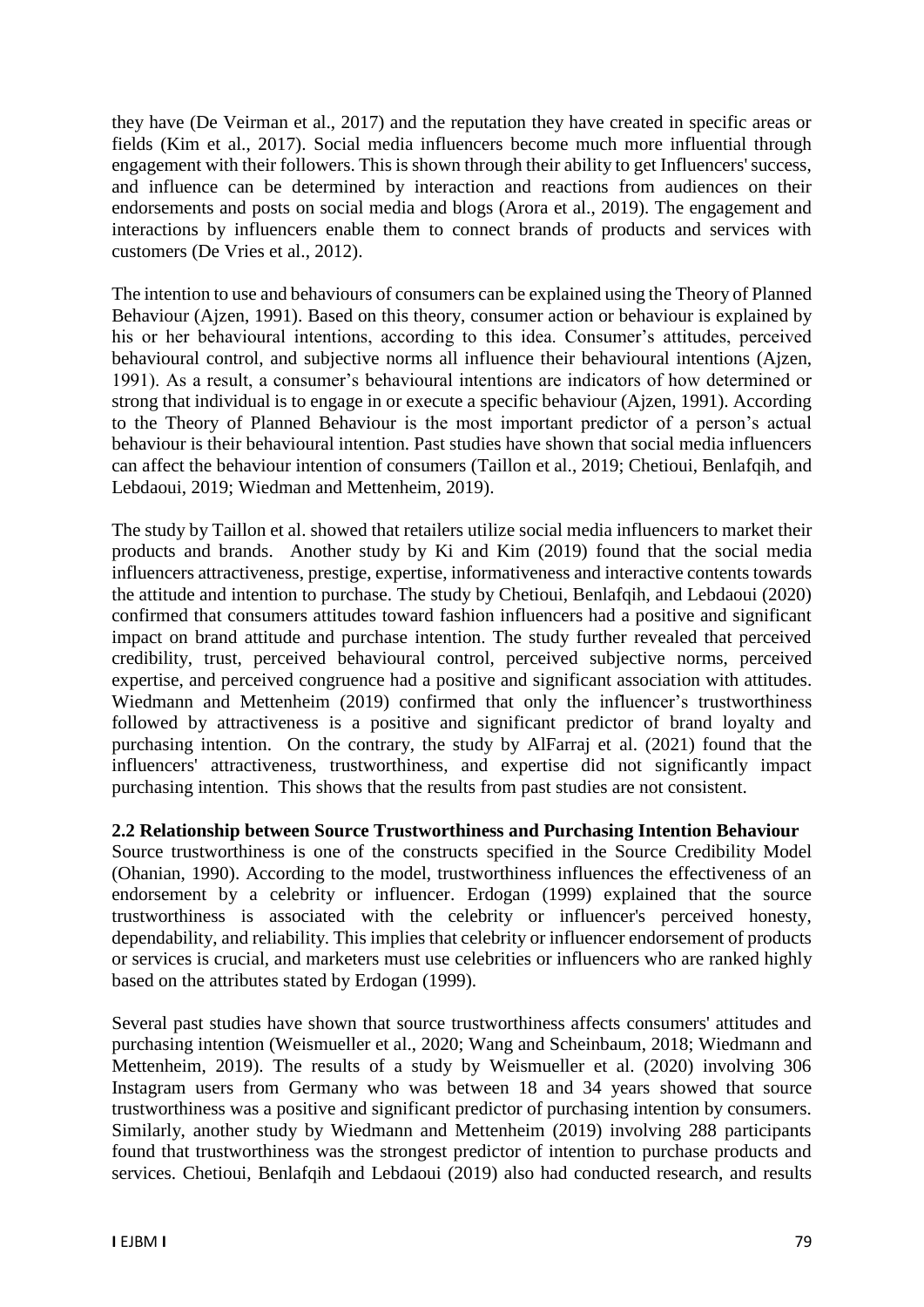revealed that there is a significant impact of the trustworthiness and credibility to influence the followers' attitude as well as the purchase intention. However, some studies have found that the source trustworthiness was not a significant predictor of purchasing intention (AlFarraj et al., 2021; Hakimi et al., 2011). The study by Lou and Yuan (2018) found an insignificant impact of the source trustworthiness towards consumers' brand awareness and purchase intention. Similarly, Balabanis and Chatzopoulou (2019) study did not find a significant effect of the influencer's trustworthiness on purchase intention. The deviation could be due to cultural differences or due to the ambivalent or sceptical beliefs of the consumers. Therefore, past studies generally revealed a positive and significant relationship between source trustworthiness and purchasing intention, but some studies deviated. Therefore, the hypothesized as shown below will be empirically tested:

**H1**: Source trustworthiness of social media influencers have a significant relationship with purchasing behaviour of pet products by female consumers in Malaysia

## **2.3 Relationship between Source Expertise and Purchasing Intention**

Source Expertise is another dimension in the Source Credibility Model (Ohanian, 1990). This refers to the influencer or celebrity the authority, competency, and qualification (Ohanian, 1990). Ohanian (1990) explained that expertise is the degree to which the influencer as a communicator is deemed to be a source of credible assertions (Ohanian, 1990). Ohanian (1990) added that the expertise dimension could be associated with the influencer experience, expertise, skill, knowledge, and qualification. Erdogan (1999) added the influencer or celebrity expertise refers to the level to which followers perceive the influencer as a valid source, experienced, knowledgeable, and qualified. Both definitions focus on how the consumers perceive the influencer skill, knowledge, experience, and qualification.

Several past studies have shown that source expertise is associated with consumers' purchasing intention, but the results were mixed and not consistent (Schouten, Janssen and Verspaget, 2019; Martensen et al., 2018). Martensen et al. (2018) found that expertise enhanced the persuasiveness of a fashion brand influencer. The study by Chekima, Chekima, and Adis (2020) that involved 126 Malaysian consumers revealed that the expertise dimension of source credibility had a significant and positive impact on consumer attitudes towards advertisement and brand. This further influenced the purchasing decision of consumers. Another study by Lou and Yuan (2018) found a positive relationship between influencer expertise and advertising that subsequently influenced the purchasing intention of consumers. However, some studies have shown that the influencer's expertise did not positively and significantly influence consumers purchasing behaviour (Balabanis and Chatzopoulou, 2019; Schouten, Janssen, and Verspaget, 2020).

A study by Balabanis and Chatzopoulou (2019) did not show the influencer's expertise on consumers intention to purchase. Another study by Schouten, Janssen and Verspaget (2020) empirically tested whether influencer endorsements are significantly related to influencers' perceived trustworthiness and expertise. The study found that influencer endorsers were perceived as trustworthy, but no impact was found on expertise. Similarly, Weidmann and Mettenheim (2019) study found that influencer expertise was not a significant predictor of purchasing intention. Therefore, based on past studies, the results on the impact of source expertise on consumers intention to purchase is not consistent. The hypothesis as shown below will be empirically tested to find out the impact of source expertise on purchasing intention: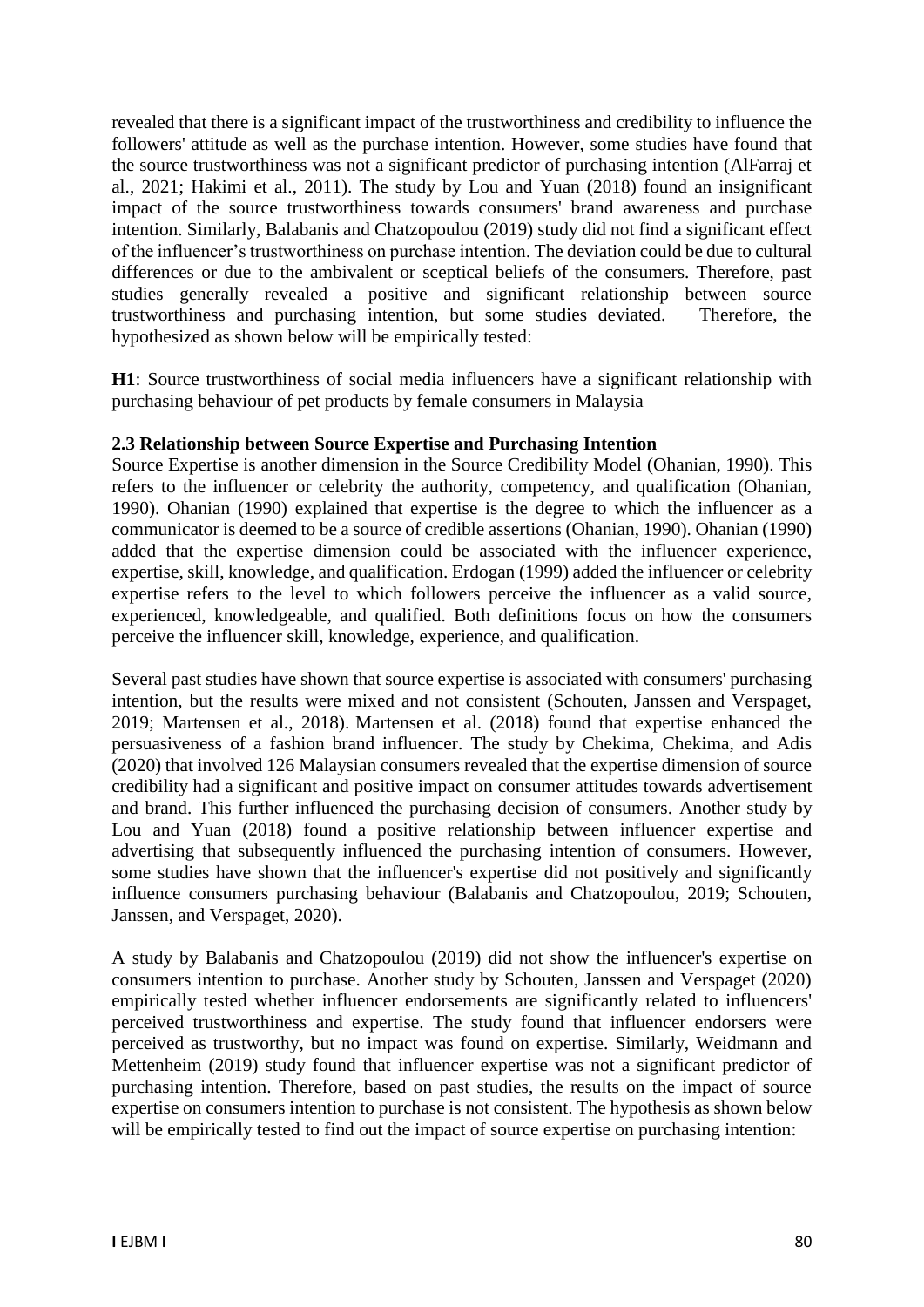**H2:** Source expertise of social media influencers have a significant relationship with purchasing behaviour of pet products by female consumers in Malaysia.

## **2.4 Relationship between Source Attractiveness and Purchasing Intention**

Attractiveness is the third construct in the source-credibility model that was proposed by Ohanian (1990). As explained by Ohanian (1990), source attractiveness or sometimes referred to as likeability is the physical attractiveness of the influencer (Ohanian, 1990). Ohanian (1990) further explained that source attractiveness encompasses classy, attractive, handsome, or beautiful, elegant, and sexy characteristics. According to Erdogan (1999, p. 299), stated that attractiveness encompasses the influencer's physical attractiveness and other characteristics such as personality and athletic ability. The attractive influencers can be viewed as having a desirable normative profile (Lorenzo et al., 2010), or they may possess aspirational power to influence other people (Raven, 1965).

Several past studies have revealed that source attractiveness is a positive and significant predictor of purchasing intention by consumers (AlFarraj et al., 2021; Wiedmann and Mettenheim, 2019; Chekima, Chekima, and Adis, 2020). An influencer who is endowed with a high level of attractiveness is expected to influence their follower's purchasing intention. The study by Chekima, Chekima, and Adis (2020) found that source attractiveness was a positive and significant predictor of purchasing intention among Malaysian consumers. In another study by AlFarraj et al. (2021), where the target population were aesthetic dermatology consumers in Jordan, it was found that source attractiveness had a positive and significant impact on purchasing behaviour.

Further support was by Wang and Scheinbaum (2018), who stated that influencer attractiveness has a positive influence on the attitudes of customers. This results in advertisers using influencers in their design and promotion of campaigns. However, there are studies that have shown that the attractiveness of influencers does not affect the attitudes and purchasing intention of customers (Balabanis and Chatzopoulou, 2019; Ahmad et al., 2019). Balabanis and Chatzopoulou (2019) study did not prove that the influencers attractiveness can influence consumers' intention to purchase. The hypothesis, as shown below, will be empirically tested to analyze whether the attractiveness of the influencer will affect the purchasing intention of consumers.

**H3:** Source attractiveness of social media influencers have a significant relationship with purchasing behaviour of pet products by female consumers in Malaysia

# **2.5 Relationship between Source Respect and Purchasing Intention**

Source respect is one of the dimensions in the TEARS (Shimp, 2007). Shimp (2010) explained that respect is the level of admiration or appreciation that an influencer gets based on the influencer's qualities and accomplishments. Respect is one of the key components of the attribute of influencers, but there are other attractiveness attributes other than just physical attractiveness, such as personality, athletic abilities, and other qualities (Hennayake & Hennayake, 2017). Consumers may respect an influencer based on the influencer's level of professionalism or the influencer' standpoints on politics, environment or lifestyle (Shimp, 2007).

Past studies have revealed an association between respect and purchasing intention (Hennayake, 2017; Pratiwi, Riniastuti, and Furkan, 2018). Past studies have revealed that the attitude of consumers can be influenced by celebrity endorsers because they are respected for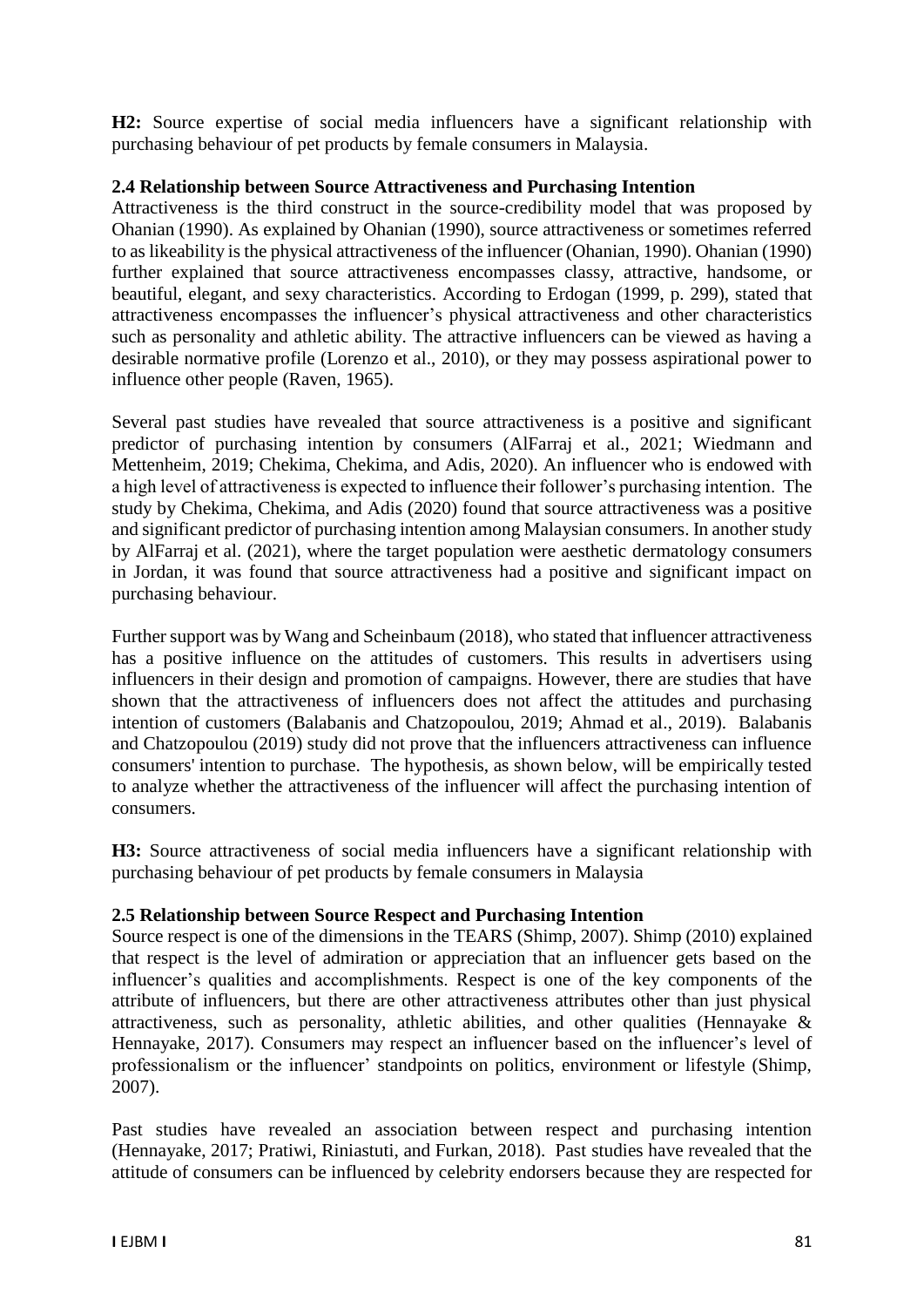their physical prowess, acting ability and good looks (Hennayake, 2017). Another study conducted by Pratiwi, Riniastuti, and Furkan (2018) had found that celebrity endorsement had a positive and significant impact on purchase intention. Similarly, a study by Ahmad et al. (2019) had had similar results where celebrity endorsements through social media had a positive and significant relationship with customers intention to purchase. However, some past studies found that source respect did not have a positive and significant impact on purchasing intention of consumers (Taillon et al., 2019). Therefore, past studies have shown mixed results.

**H4**: Source respect of social media influencers has a significant relationship with purchasing behaviour of pet products by female consumers in Malaysia.

## **2.6 Relationship between Source Similarity and Purchasing Intention Behaviour**

Another dimension specified in the TEARS model (Shimp, 2007) is source similarity. Source similarity refers to the extent to which the influencer possesses similarity or congruency with the followers or customers. The similarities encompass characteristics such as age, gender, and ethnicity (Shimp, 2007). As explained by Shimp (2007), it is an important ingredient when the followers are heterogeneous and there is a variety of products or services. Desphande & Stayman (1994) further stated that individuals are influenced when they trust other people who are similar or like them.

Past studies have generally revealed a positive association between source similarity and purchasing intention (Lou and Yuan, 2018; Ahmad et al., 2019; Prendergast et al., 2014). This is attributed to the familiarity, similarity, attractiveness as well as likeability of the influence that are important determinants of for marketing effectiveness of products and services (Ohanian, 1990). The study by Ahmad et al. (2019) revealed a positive a significant relationship between the similarity of celebrity endorsement in social media and brand image. This further influenced the consumers purchasing intention. Similarly, Lou and Yuan (2018) also found there is a positive relationship between source similarity and trust in the endorsed brand. This subsequently impacted brand awareness and purchasing intention of consumers. Some studies have shown that sales and influence on products and services can be considered gender-sensitive.

The study by Prendergast et al. (2014) tested the homophily theory to find whether source similarity, which was gender in this study, is effective in influencing male and female customers. The study revealed that a male salesperson had a higher impact on purchasing intention than females. Past studies have also revealed that source similarity does not affect customers purchasing intention (Taillon et al., 2019). The study by Taillon et al. (2019) revealed that the similarity of an influencer had an insignificant relationship with the attitude of consumers and purchasing intention. Here again, past studies have revealed inconsistent results. The following hypothesis will test the relationship between source similarity and purchasing intention.

**H5**: Source similarity of social media influencers have a significant relationship with purchasing behaviour of pet products by female consumers in Malaysia.

The following conceptual framework was developed for testing.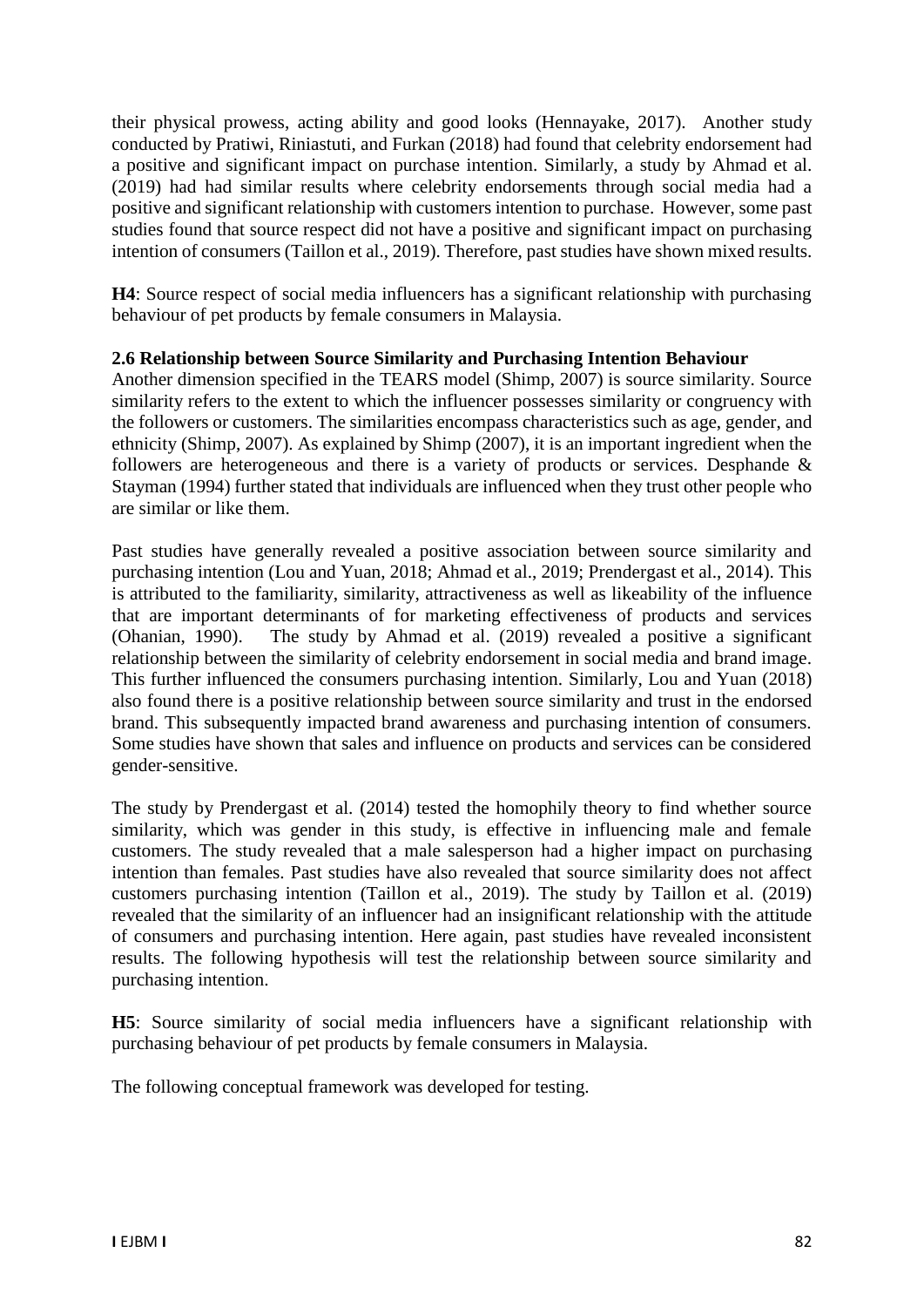

**Figure 1: Conceptual Framework**

# **3.0 Research Methodology**

This study is based on the positivism philosophy as there is a single reality or truth and the knowledge is objective and measurable. In this study, an inductive approach was more suitable and based on theory, and hypotheses were developed and tested (Saunders, Lewis, and Thornhill, 2016). This research is based on a quantitative methodological approach, and primary data was collected by using a survey approach. This was a cross-sectional study, and a snapshot shot of descriptive data and data to test the hypotheses was collected using a selfadministered questionnaire. Convenience sampling was found to be more appropriate, and the data were analyzed using the SPSS software tool.

# **3.1 Sampling and Instrumentation**

In this study, sampling was done, and respondents were from the target population. The target population were female consumers of pet products in Malaysia. A qualifying question was included to ensure the respondents were qualified (Sekaran and Bougie, 2016). Nonprobability sampling was used, and the convenience sampling technique was more appropriate as a sampling frame of female consumers of pet products was not readily available (Sekaran and Bougie, 2016). There is no specific rule on the sample size in quantitative studies, and there are several rules of thumb on the sample size. Minimum sample sizes in absolute numbers (Ns) were the first rules of thumb. For this study, the targeted sample size was 200 respondents. Scholars have stated that a sample size  $N > 200$  offers adequate statistical power for data analysis (Hoe, 2008). Comrey and Lee (1992) further graded a factor analysis sample of 50 as very poor, 100 as poor, 200 as fair, 300 as good, 500 as very good, and 1000 as excellent.

# **3.2 Questionnaire and Instrumentation.**

A self-administered questionnaire was used, and the questionnaires were divided into two sections. The first section was on the demographic information. The other section was to collect attitudinal and behavioural data based on a five-point Likert type scale. The questions were adapted from past studies. For the attractiveness construct, the questions were adapted from the study by Newell and Goldsmith (2001). The questions on the trustworthiness construct were also adapted from the study by Newell and Goldsmith (2001). For the expertise construct, the questions were adapted from Goldsmith et al. (1999). Questions to measure purchase intention were adapted from a scale developed by Duffett (2015). For the source respect construct, questions were adapted from studies by Samarasinghe (2018), Lima (2017) and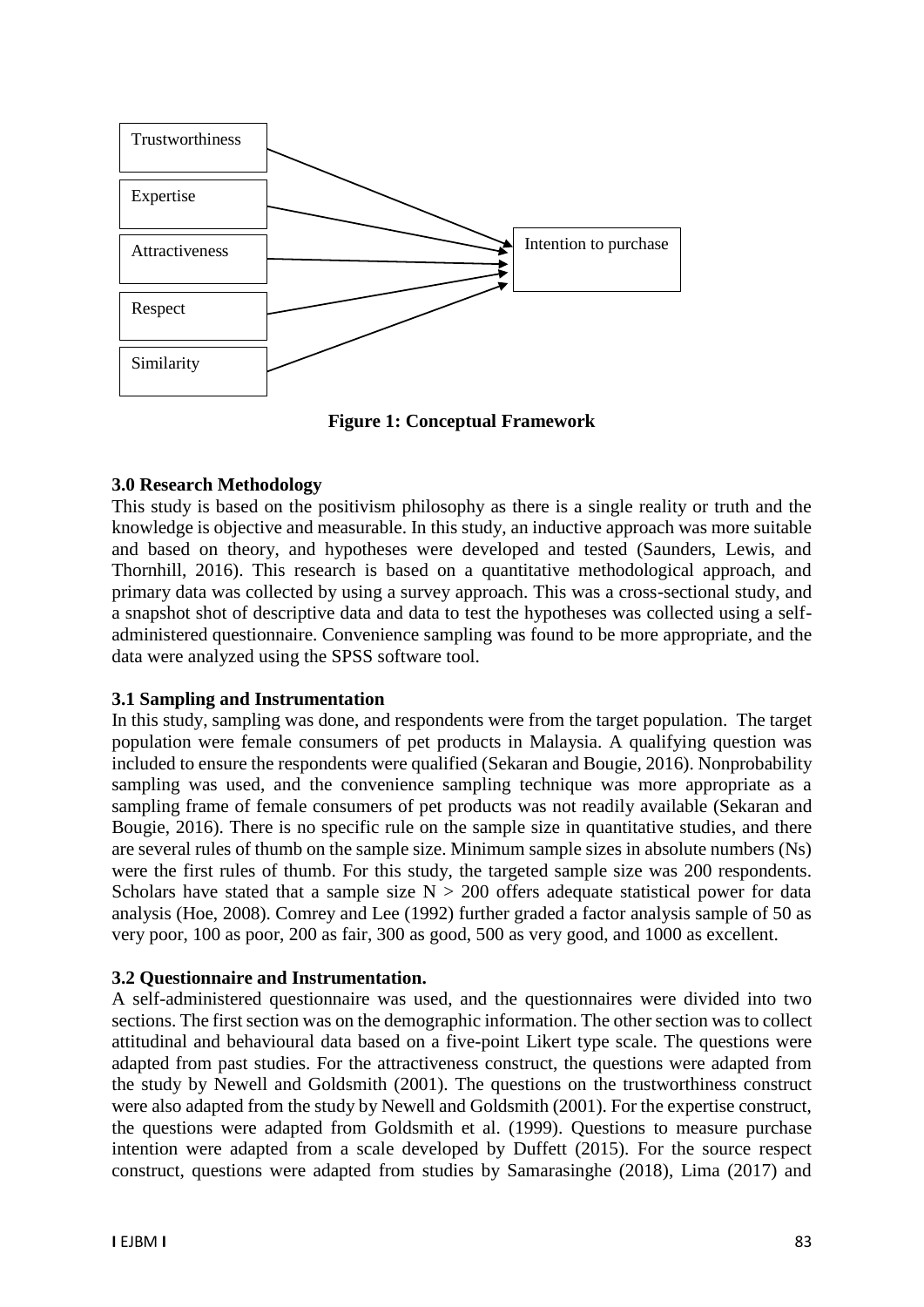Widjaja (2015). For source similarity, the questions were adapted from a study by Bower and Landreth (2001).

## **4.0 Data Collection, Preparation, and Analysis**

The target population were female consumers who purchase pet products, and data collection was done by using self-completed questionnaires by the qualified respondents. Data collection was done electronically as the pandemic situation did not allow for any face-to-face interaction. After a lapse of one month, only 125 completed questionnaires were received. After following up, there were 208 questionnaires that were good for analysis. The data was edited and coded before being tabulated to the SPSS software. Preliminary checking was done, and it was found that there were six outliers. For this study, the six outliers were removed. According to Kumar, Talib and Ramayah (2013), an outlier is not part of the population which may lead to biased results. Hence, this study removed the 6 outliers in order to get more accurate results. Further analysis by using the data from 202 questionnaires was done to generate descriptive and inferential statistics.

## **4.1 Respondents Characteristics**

In this study, data from 202 respondents was used to generate descriptive statistics using the SPSS system. The demographic profile of the respondents encompasses their age group, highest education, level, marital status and income categories. The demographic profile shows that most of the respondents were in the age group of 20 to 31 years old. Most of them were in the income bracket of between RM2500 and RM4800. Based on marital status, most of the respondents (around 82%) were married. Based on education level, most of the respondents possess a degree qualification.

| <b>Age Range</b>               | Count        | Percentage |
|--------------------------------|--------------|------------|
| Below 20 years old             | 13           | 6.4        |
| $20-25$ years old              | 75           | 37.1       |
| 26-31 years old                | 91           | 45.0       |
| 32-40 years old                | 15           | 7.4        |
| Above 40 years old             | 8            | 4.0        |
| <b>Income Level</b>            | <b>Count</b> | Percentage |
| Less than RM2500               | 78           | 38.6       |
| RM2501-RM4800                  | 88           | 43.6       |
| RM4,801 - RM10,000             | 31           | 15.3       |
| More than RM10,000             | 5            | 2.5        |
| <b>Marital Status</b>          | Count        | Percentage |
| Single                         | 165          | 81.7       |
| Married                        | 37           | 18.3       |
| <b>Highest Education Level</b> | Count        | Percentage |
| Secondary and below            | 43           | 21.3       |
| Diploma                        | 34           | 16.8       |
| Bachelor's Degree              | 101          | 50.0       |
| Post-Graduate                  | 24           | 11.9       |

#### **Table 1: Participant's Demographics**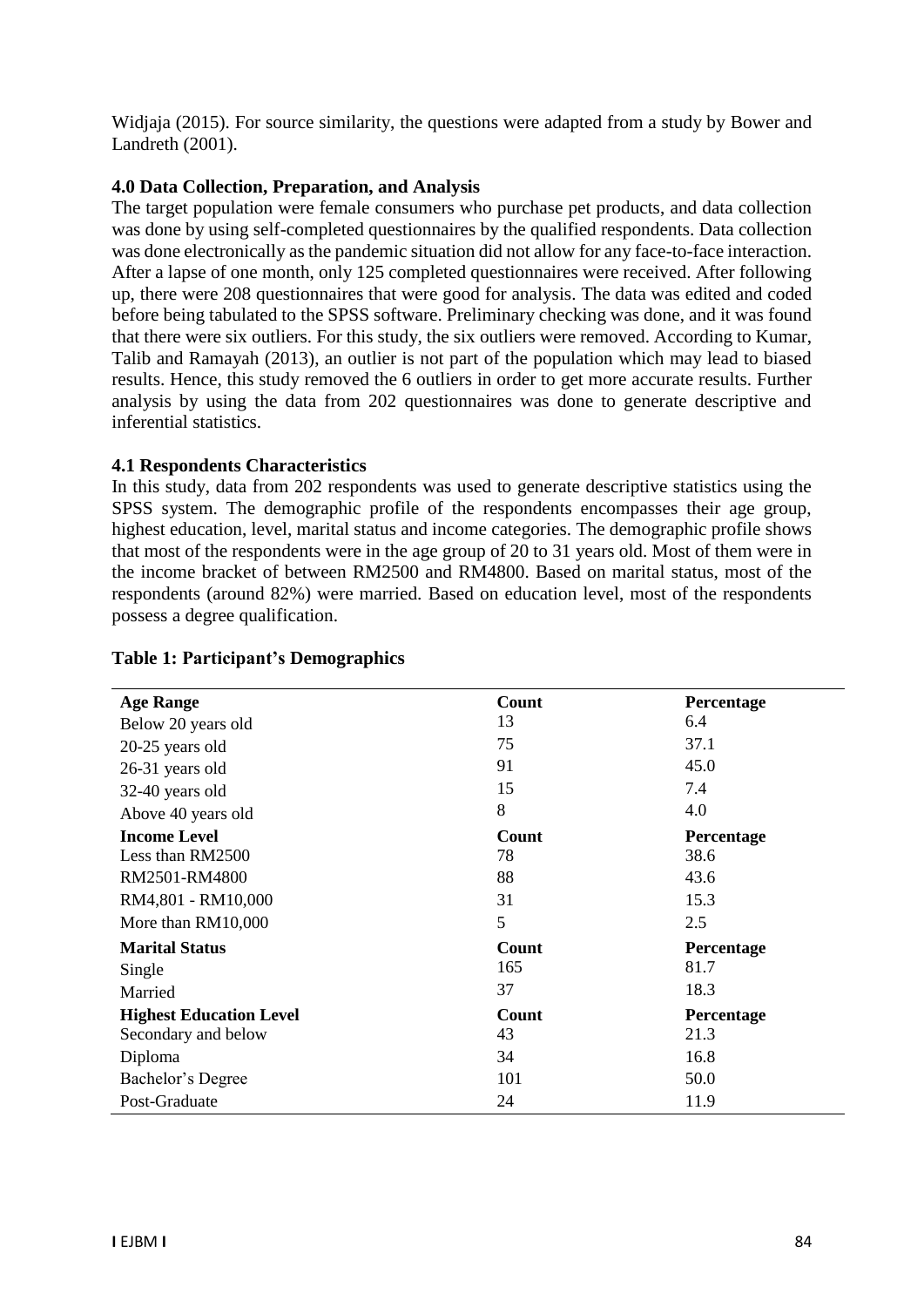## **4.2 Normality Test and Descriptive Statistics**

The descriptive statistic of the indicators and constructs, as shown in the table below, were measured with a 5-Likert type point scale. The descriptive statistics show the mean and standard deviation values of each construct, namely trustworthiness, expertise, attractiveness, respect, similarity, and purchase intention. The mean score of all variables is above 3. The highest mean is expertise (3.8985), followed by trustworthiness (3.6906), attractiveness (3.5334), respect (3.3548), similarity (3.3069) and purchase intention (3.2277). The standard deviation is below one, and the highest standard deviation is source attractiveness with a score of 0.80022, while the lowest standard deviation is source trustworthiness with a score of 0.72678. Based on the low value of standard deviation, the data collected can be deemed as good for further analysis. The skewness and kurtosis measures are used to test the data distribution. As specified by George and Mallery (2010), for the normal distribution of data, the values of skewness and kurtosis should be between -2 to 2. As shown in the table below, all the skewness and kurtosis values are below 1. Therefore, the data distribution can be deemed as good.

|                         | MinimumMaximum   |                  | Std. dev<br>Mean |                  | <b>Skewness</b>  |      |         | Kurtosis                        |  |
|-------------------------|------------------|------------------|------------------|------------------|------------------|------|---------|---------------------------------|--|
|                         | <b>Statistic</b> | <b>Statistic</b> | <b>Statistic</b> | <b>Statistic</b> | <b>Statistic</b> |      |         | Std. Error Statistic Std. Error |  |
| Trustworthiness         | 1.25             | 5.00             | 3.6906           | .73948           | $-.353$          | .171 | .489    | .341                            |  |
| Expertise               | 1.25             | 5.00             | 3.8985           | .72678           | $-.244$          | .171 | $-155$  | .341                            |  |
| Attractiveness          | 1.00             | 5.00             | 3.5334           | .80022           | .043             | .171 | $-293$  | .341                            |  |
| Respect                 | 1.00             | 5.00             | 3.3548           | .79041           | .067             | .171 | .126    | .341                            |  |
| Similarity              | 1.00             | 5.00             | 3.3069           | .78146           | .035             | .171 | .235    | .341                            |  |
| Purchase Intention 1.67 |                  | 5.00             | 3.2277           | .77614           | .375             | .171 | $-.084$ | .341                            |  |

#### **4.3 Data reliability testing**

Reliability was tested based on the value of Cronbach Alpha which consists of an alpha coefficient value of between 0 and 1. As a Role of Thumb, the score should exceed 0.7 (Pallant, 2011). The results, as shown in the table below, shows that all the Cronbach alpha value is above 0.7. This indicated that the reliability of consistency of data was not violated in this study

**Table 3: Reliability Testing – Cronbach Alpha Values**

| <b>Variables</b>              | <b>Cronbach's Alpha</b> |
|-------------------------------|-------------------------|
| <b>Source Trustworthiness</b> | 0.810                   |
| Source Expertise              | 0.777                   |
| <b>Source Attractiveness</b>  | 0.852                   |
| <b>Source Respect</b>         | 0.789                   |
| Source Similarity             | 0.776                   |
| Source Purchase Intention     | 0.739                   |

#### **4.4 Pearson Product-Moment Correlation Coefficient Test**

In order to test the strength of the relationship between the two or more quantitative variables, the Pearson product-moment correlation coefficient test was used (Pallant, 2011). According to Pallant (20011), the Pearson Correlation values between -1 and +1 explained that the strength of the relationship between the variables. The table below shows that all the predictor variables had a positive and significant correlation with the dependant variable in this study. The source similarity had the strongest correlation with purchase intention ( $r= 0.597$  and  $p<0.05$ ). Next was the correlation between source attractiveness and intention to purchase ( $r=0.566$  p $<0.05$ ).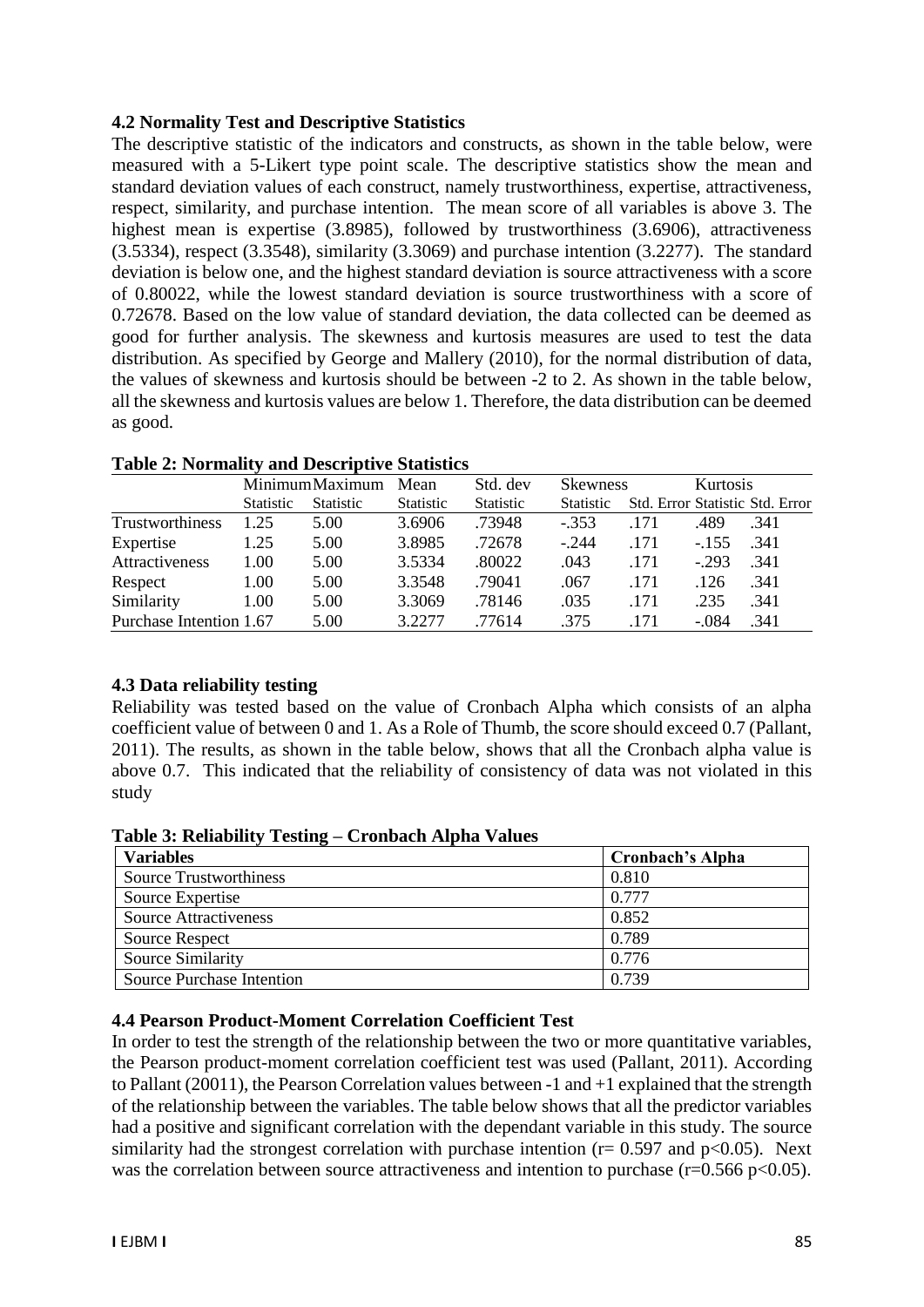The correlation between source respect came third ( $r=0.564$  p $<0.05$ ). The correlation between source trustworthiness intention to purchase was fourth ( $r= 0.331$  p<0.05. Source expertise had the lowest correlation with the intention to purchase ( $r = 0.244$  p<0.05).

|                 |                                                              | Trustworthiness | Expertise | Attractiveness | Respect   | Similarity | Purchase     |
|-----------------|--------------------------------------------------------------|-----------------|-----------|----------------|-----------|------------|--------------|
| Trustworthiness | Pearson                                                      | 1               |           |                |           |            | Intention    |
|                 | Correlation                                                  |                 |           |                |           |            |              |
|                 | $Sig. (2-tailed)$                                            |                 |           |                |           |            |              |
| Expertise       | Pearson                                                      | $.613***$       | 1         |                |           |            |              |
|                 | Correlation                                                  |                 |           |                |           |            |              |
|                 | $Sig. (2-tailed)$                                            | .000            |           |                |           |            |              |
| Attractiveness  | Pearson                                                      | $.412**$        | $.372***$ | $\mathbf{1}$   |           |            |              |
|                 | Correlation                                                  |                 |           |                |           |            |              |
|                 | Sig. (2-tailed)                                              | .000            | .000      |                |           |            |              |
| Respect         | Pearson                                                      | $.504**$        | $.405***$ | $.613***$      | 1         |            |              |
|                 | Correlation                                                  |                 |           |                |           |            |              |
|                 | Sig. (2-tailed)                                              | .000            | .000      | .000           |           |            |              |
| Similarity      | Pearson                                                      | $.361**$        | $.370**$  | $.503**$       | $.664***$ | 1          |              |
|                 | Correlation                                                  |                 |           |                |           |            |              |
|                 | $Sig. (2-tailed)$                                            | .000            | .000      | .000           | .000      |            |              |
| Purchase        | Pearson                                                      | $.331***$       | $.244***$ | $.566***$      | $.564***$ | $.597***$  | $\mathbf{1}$ |
| Intention       | Correlation                                                  |                 |           |                |           |            |              |
|                 | $Sig. (2-tailed)$                                            | .000            | .000      | .000           | .000      | .000       |              |
|                 | **. Correlation is significant at the 0.01 level (2-tailed). |                 |           |                |           |            |              |

**Table 4: Pearson Correlation Coefficients** 

 $*$ . Correlation is significant at the 0.01 level (2-tailed).

#### **4.5 Multiple Regression Analysis**

In this study, multiple regression analysis was done to predict the value of the dependant variable based on the value of the predictor or independent variables (Pallant, 2011). In this study, multiple regression was used to determine whether purchasing intention can be predicted based on the source trustworthiness, attractiveness, expertise, respect and similarity. In addition, multiple regression was used to determine the overall fit of the model. The multiple regression also revealed the relative contribution of each independent variable in this study to the total variance explained. The model summary is shown in the table below.

|  |  |  | Table 5: Model Summary/Fit |
|--|--|--|----------------------------|
|--|--|--|----------------------------|

| Item/Measure               | Value  |
|----------------------------|--------|
| Multiple R                 | .684   |
| R-square                   | .467   |
| Adjusted R square          | .454   |
| Standard error of estimate | .57367 |
| F Value                    | 34.384 |
| Sig                        | .000   |

This study R square value of .467 and Adjusted R-square value or coefficient of determination of .454 was considered moderate. This value revealed that the predictors in this study explained 46.7% of the variance that occurred in the dependant variable, namely intention to purchase (Field, 2009). The analysis of variance (ANOVA) revealed an F-value of 34.384. The significance value related to the F-value is small (Sig  $< 0.05$ ). The values revealed that the predictors in the model had a significant effect on the dependant variable, namely purchasing intention (Field, 2009). It was proven that the regression model was a good fit for the data.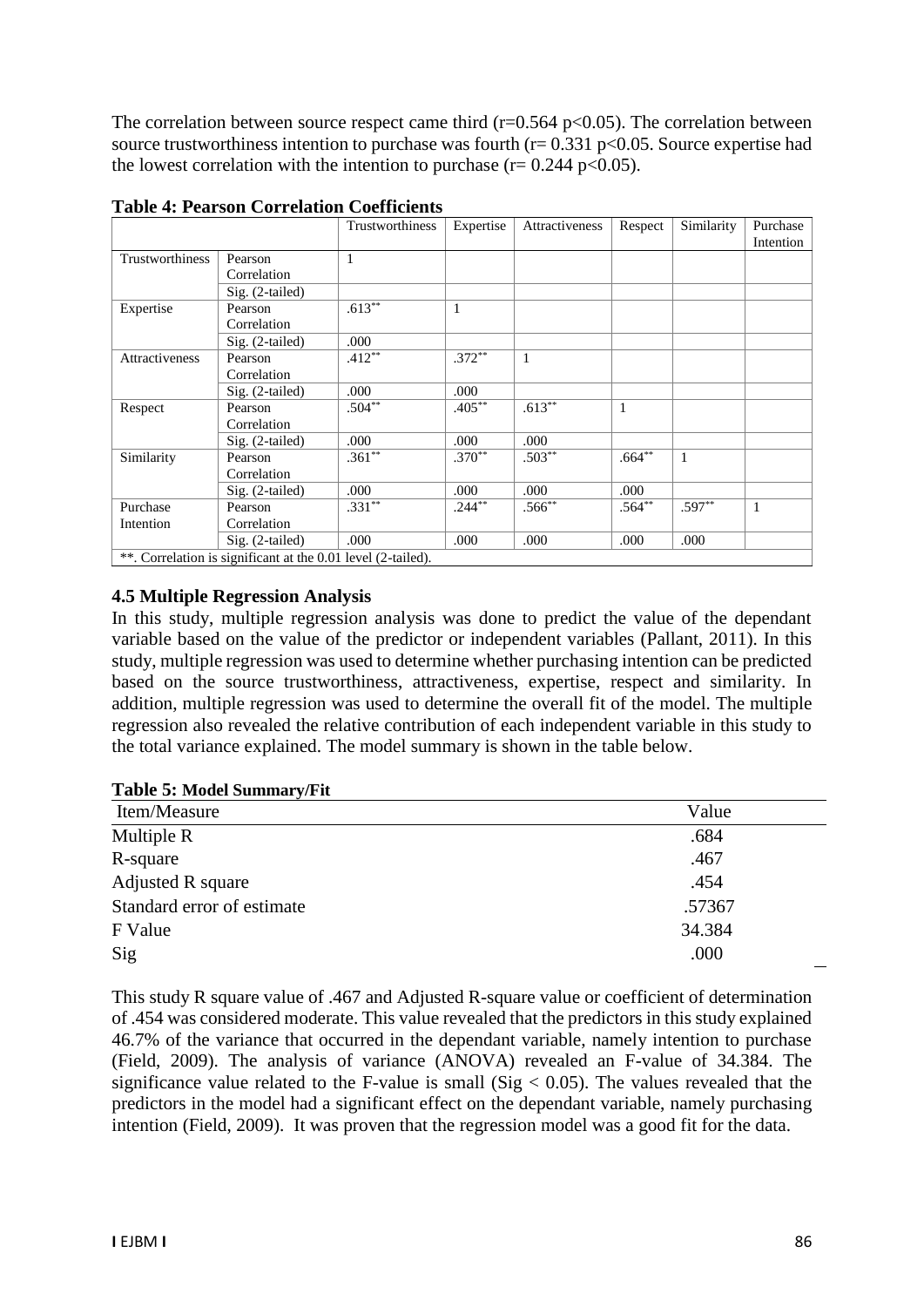|       |                 |              | Unstandardized |                     |          |      |  |
|-------|-----------------|--------------|----------------|---------------------|----------|------|--|
|       |                 | Coefficients |                | Standardized Coeff. |          |      |  |
| Model |                 | B            | Std. Error     | <b>Beta</b>         | t-value  | Sig. |  |
|       | (Constant)      | .688         | .258           |                     | 2.666    | .008 |  |
|       | Trustworthiness | .067         | .074           | .063                | .895     | .372 |  |
|       | Expertise       | $-.108$      | .072           | $-.101$             | $-1.498$ | .136 |  |
|       | Attractiveness  | .298         | .066           | .307                | 4.520    | .000 |  |
|       | Respect         | .143         | .079           | .146                | 1.801    | .073 |  |
|       | Similarity      | .358         | .071           | .360                | 5.055    | .000 |  |

## **Table 6: Coefficients**

The direction of the relationship can be positive or negative, and the significance value (pvalue) indicates whether the hypothesis is supported or otherwise. Based on the "Sig." column in the table above, only two independent variables, namely attractiveness and similarity, had a positive and significant ( $p<0.05$ ) relationship with the dependent variable that is the intention to purchase. The two predictors, namely attractiveness and similarity, had t-values exceeding 1.96 and a p-value less than 0.05. Therefore, only hypotheses H3 and H5 were supported (Field, 2009). The other three predictors, namely trustworthiness, expertise and source respect, had tvalues lower than 1.96 and p-values higher than 0.05. Therefore, hypotheses H1, H2 and H4 were rejected.

## **5. 0 Discussion**

The first hypothesis was to find out the relationship between the social media influencer's trustworthiness and intention to purchase among females. It was expected that when a customer trusts an influencer of a brand, the consumer will be more likely to purchase the brand. However, the results deviated. The results are similar to the findings by some past researchers (Lou and Yuan, 2018; Balabanis and Chatzopoulou, 2019). Balabanis and Chatzopoulou (2019) study also did not find a significant impact of influencers' trustworthiness on consumers' purchase intention. The deviation could be due to the ambivalent or sceptical beliefs of female consumers in Malaysia. The deviation could also be due to cultural differences.

The second hypothesis was to examine the relationship between social media influencers expertise and intention to purchase. Based on past studies, it was expected that the social media influencer's expertise that encompasses the influencer's experience, skill, knowledge, and qualification will impact consumers' intention to purchase. However, the results deviated from the results of some past studies (Chekima, Chekima, and Adis, 2020; Lou and Yuan, 2018). The results are in line with the outcomes of some past studies that also found an insignificant relationship between the source expertise and intention to purchase (Balabanis and Chatzopoulou, 2019; Schouten, Janssen, and Verspaget, 2020). The study by Schouten, Janssen, and Verspaget (2020) found that influencer endorsers were perceived as trustworthy, but no impact was found on the influencer's expertise. Similarly, the study by Weidmann and Mettenheim (2019) found that influencer expertise was not a significant predictor of purchasing intention. The deviation can be explained by the lower importance of expertise that is applicable towards purchasing pet products by females in Malaysia.

The third hypothesis was to examine the relationship between source attractiveness and intention to purchase. The results revealed that source attractiveness was a significant and positive predictor of purchasing intention. The findings of this study are in line with outcomes from previous studies (AlFarraj et al., 2021; Wiedmann and Mettenheim, 2019; Chekima, Chekima, and Adis, 2020). This means the social media influencers physical attractiveness that encompasses characteristics such as beauty, handsome, sexy, and elegant have an impact on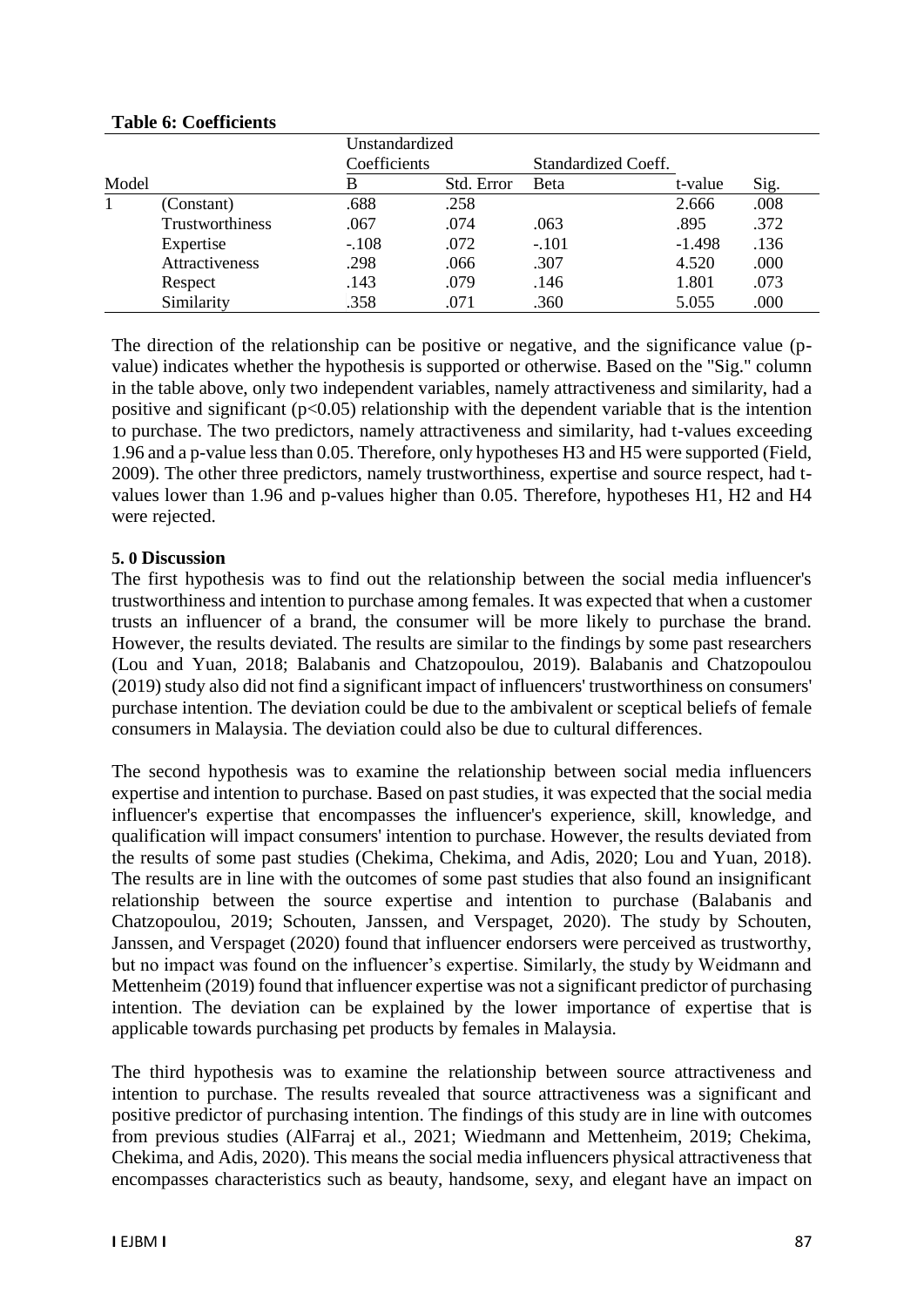the purchasing intention by females in Malaysia. This result demonstrated that the social media influencer's attractiveness would affect female consumers purchase intention significantly in Malaysia.

The fourth hypothesis examined the influence of the social media influencer's respect towards purchase intention. This finding revealed that the social media influencer's respect was not a significant predictor of customers purchasing intention. The findings deviated from the results of several past studies that found a positive and significant relationship between the social media influencer's respect and customers intention to purchase (Hennayake, 2017; Pratiwi, Riniastuti, and Furkan, 2018). Some past studies also found that the social media influencer's respect did not have a positive and significant impact on purchasing intention of consumers (Taillon et al., 2019). This can be explained by the lower importance placed by female consumers on the social media influencer's respect.

The last hypothesis was to find out the relationship between the social media influencers similarity and purchasing intention by female consumers. The findings revealed a positive and significant impact of the social media influencers similarity on female consumers purchasing intention. In addition, the social media influencers similarity was the strongest predictor of consumers purchasing intention in this study. This means that the consumers who find the social media influencers that are more similar in lifestyle or age, such as the social media influencers who have pets, are more likely to influence the consumers' intention to purchase. The findings are similar to findings from several past studies that also revealed a positive association between source similarity and purchasing intention (Lou and Yuan, 2018; Ahmad et al., 2019; Prendergast et al., 2014). The similarity can increase trust in a product or service that further influences the consumers purchasing intention. The study by Lou and Yuan (2018) also found there is a positive relationship between source similarity and trust in the endorsed brand. The trust in the product or service will subsequently impact the brand awareness and purchasing intention of consumers.

#### **6.0 Implications of Study**

This study found that the social media influencers similarity and attractiveness were the two positive and significant predictors of consumers purchasing intention. The social media influencer's similarity was the strongest predictor of consumers purchasing intention. The other three predictors, namely source trustworthiness, expertise, and respect, did not significantly impact consumers' purchasing intention. There are practical and theoretical implications arising from this study. From the practical perspective, marketers and social media advertisers and managers should pay more attention to the influencer's similarity and attractiveness. The social media influencer's attractiveness and similarity should be evaluated. The social media influencers should have similarities to the consumers of pet products. This includes age and pet ownership. In addition, the influencers should show attractiveness to consumers through beauty, elegance and other attributes that increase their attractiveness. It should be noted that Malaysian culture and sceptical beliefs of female consumers in Malaysia does not place importance on the social media influencers trustworthiness, expertise, and respect. Other than the practical implications, there are also theoretical and academic implications. This study filled the existing gap in knowledge by examining the social media influencer's trustworthiness, attractiveness, expertise, similarity and respect towards the purchasing intention towards pet products among females. The results added some new insights, such as the positive impact of source attractiveness and similarity and the non-significance of source trustworthiness, expertise and respect.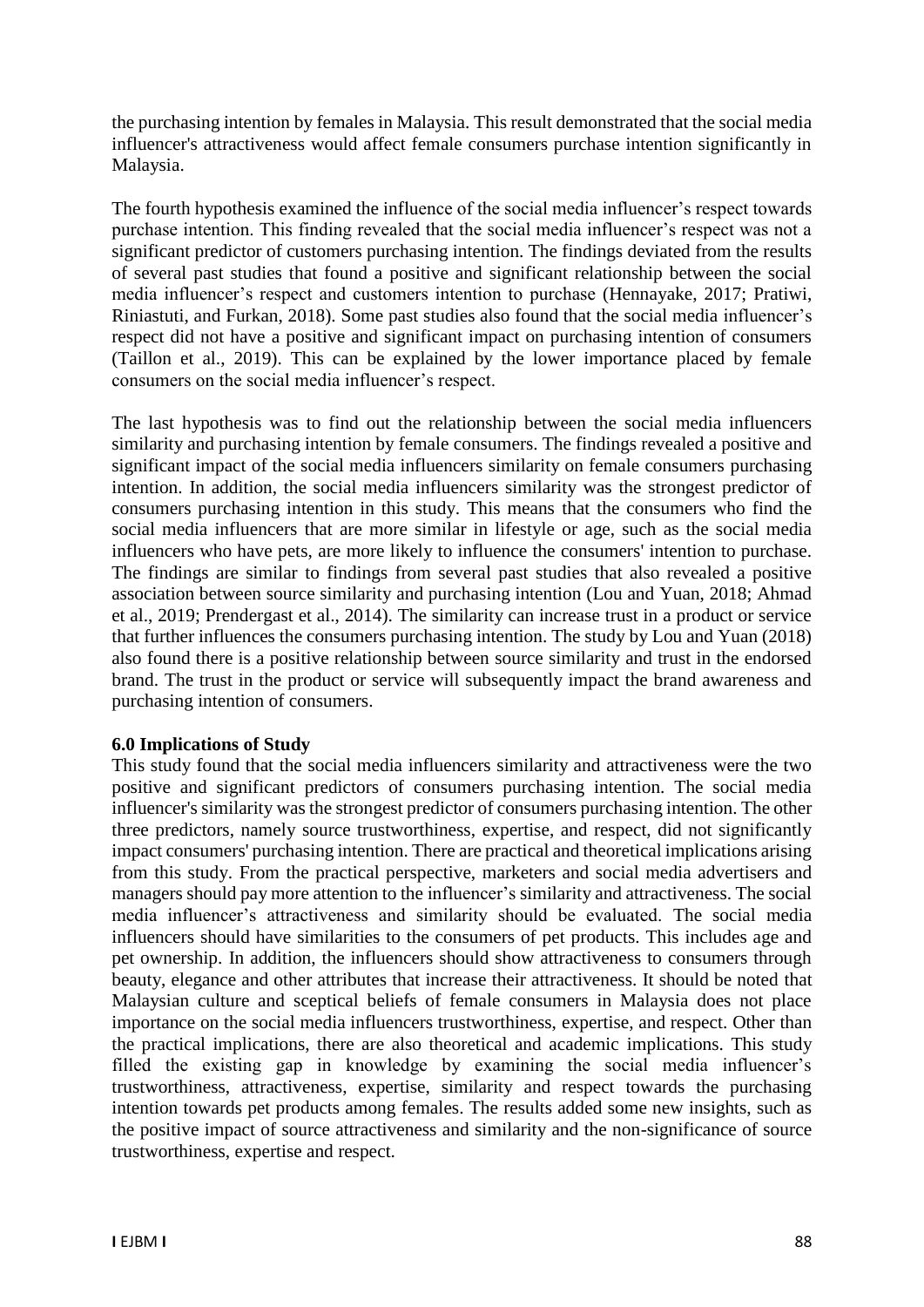#### **7.0 Limitations and Recommendations for Future Research**

There were here are some limitations to this study. This was a study that looked at five predictors, but due to reasons of parsimony, the effect of categorical variables such as age and ethnicity were not included. Future studies should include the effect of categorical variables to test the changes in the strength of the relationship between the predictors and the dependant variable. Secondly, there is the mediating role of other variables such as brand equity. The inclusion of mediators can provide more insights into the effect of the predictors on purchasing intention. Thirdly, this study only the purchasing intention of consumers. There is no examination of the consumers' actual action of purchasing. Future studies should examine the impact of social media influencers attractiveness, trustworthiness, expertise, respect and similarity on the actual purchase. It is possible that purchasing intention may not translate into actual purchase. The inclusion of actual purchases will help marketers and social media advertisers to implement social media strategies much more effectively.

#### **8.0 References**

- Abidin, C. (2015). Communicative intimacies: Influencers and perceived interconnectedness. *Ada: a Journal of Gender, New Media, & Technology*, 8, 1-16.
- Ahmad, A. H., Idris, I. and Mason, C. and Chow, S. K. (2019). The Impact of Young Celebrity Endorsement in Social Media Advertisements and Brand Image Towards the Purchase Intention of Young Consumers. *International Journal of Financial Research.* 10(5), 54-65.
- Ajzen, I. (1991). The theory of planned behaviour. *Organizational Behaviour and Human Decision Processes*, 50, 179–211.
- AlFarraj, O., Alalwan, A.A., Obeidat, Z.M., Baabdullah, A., Aldmour, R. and Al-Haddad, S. (2021). Examining the impact of influencers' credibility dimensions: attractiveness, trustworthiness and expertise on the purchase intention in the aesthetic dermatology industry. *Review of International Business and Strategy*, 31(3), 355-374. <https://doi.org/10.1108/RIBS-07-2020-0089>
- Arora, A., Bansal, S., Kandpal, C., Aswani, R. and Dwivedi, Y. (2019). Measuring social media influencer index- insights from Facebook, Twitter and Instagram. *Journal of Retailing and Consumer Services*, 49, pp. 86-101.
- Balabanis, G. and Chatzopoulou, E. (2019). Under the influence of a blogger: the role of information-seeking goals and issue involvement. *Psychology & Marketing*, 36(4), 342-353
- Bower, A. and Landreth, S. (2001). Is beauty best? Highly versus normally attractive models in advertising. *Journal of Advertising*, 30(1), 1-12.
- Chaffey, D. (2021, July 23). Global social media statistics research summary 2021. Smart Insights. [https://www.smartinsights.com/social-media-marketing/social-media](https://www.smartinsights.com/social-media-marketing/social-media-strategy/new-global-social-media-research/)[strategy/new-global-social-media-research/](https://www.smartinsights.com/social-media-marketing/social-media-strategy/new-global-social-media-research/)
- Chekima, B., Chekima, F. Z., & Adis, A. A. A. (2020). Social Media Influencer in Advertising: The Role of Attractiveness, Expertise and Trustworthiness. *Journal of Economics and Business*, *3*(4), 1507-1515.
- Chetioui, Y., Benlafqih, H. and Lebdaoui, H. (2020). How fashion influencers contribute to consumers' purchase intention. *Journal of Fashion Marketing and Management*, 24(3), 361-380.<https://doi.org/10.1108/JFMM-08-2019-0157>
- Comrey, A. L., and Lee, H. B. (1992). A First Course in Factor Analysis. Hillsdale, NJ: Lawrence Eribaum Associates.
- Dhesi, D. (2020 Jan 13). How effective is influencer marketing? The Star. https://www.thestar.com.my/business/business-news/2020/01/13/how-effective-isinfluencer-marketing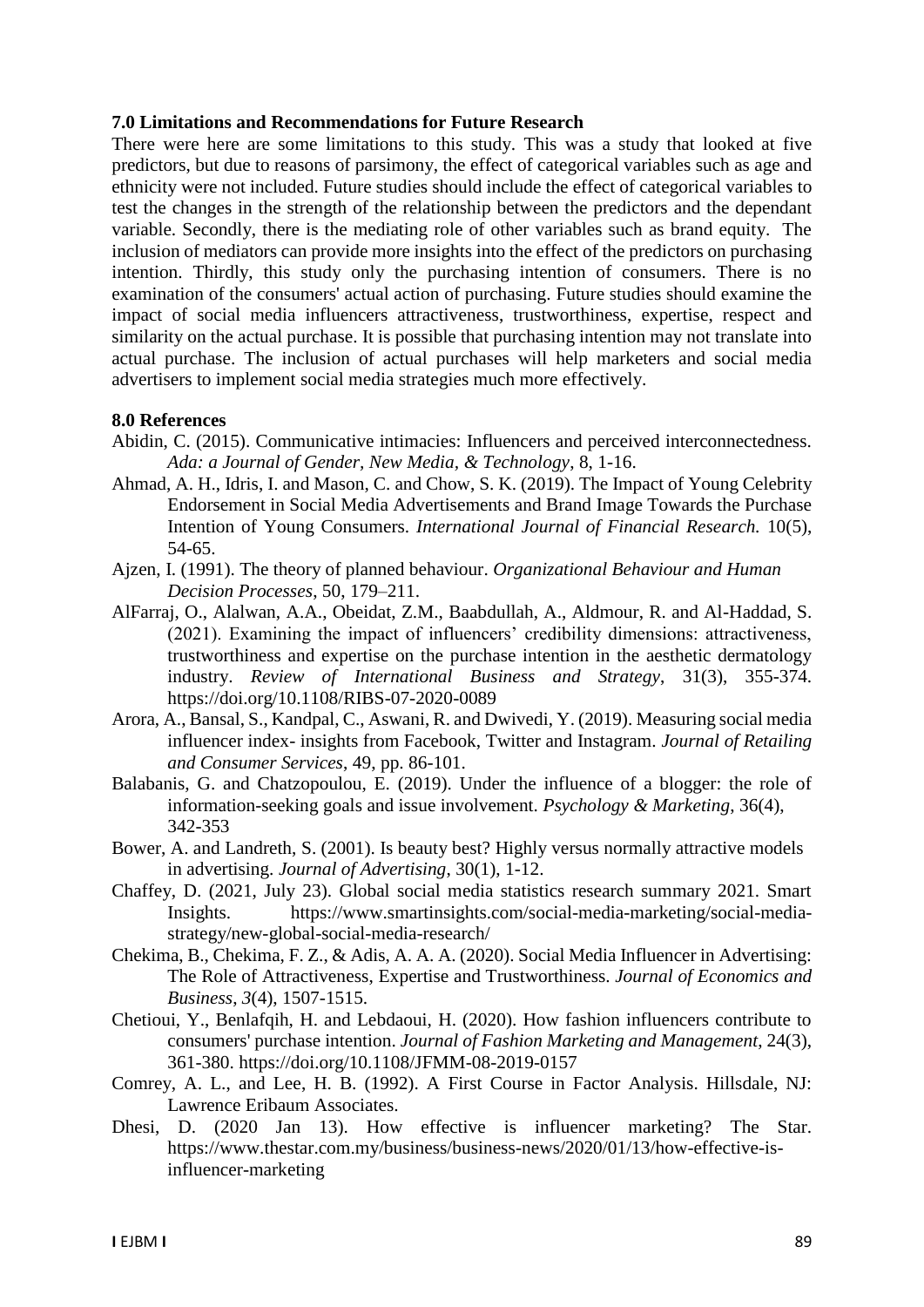Datareportal (2021). Digital 2021: Global overview report <https://datareportal.com/reports/digital-2021-global-overview-report>

- De Veirman, M., Cauberghe, V. and Hudders, L. (2016). Marketing through Instagram influencers: impact of number of followers and product divergence on brand attitude. *International Journal of Advertising*. 36(5), 798-828
- De Vries, L., Gensler, S. and Leeflang, P.S.H. (2012). Popularity of brand posts on brand fan pages: an investigation of the effects of social media marketing. *Journal of Interactive Marketing,* 26(2), 83-91.
- Deshpandé, R. & Stayman, D.M. (1994) A tale of two cities: distinctive theory and advertising effectiveness. *Journal of Marketing Research*, 31(1), 57–64.
- Duffett, R.G. (2015). Facebook advertising's influence on intention-to-purchase and purchase amongst millennials. *Internet Research*, 25(4), 498-527.
- Enke, N., & Borchers, N. S. (2019). Social media influencers in strategic communication: A conceptual framework for strategic social media influencer communication. *International Journal of Strategic Communication*, 13(4), 261-277.
- Erdogan, B. Z. (1999). Celebrity endorsement: A literature review. *Journal of marketing management*, *15*(4), 291-314.
- Field, A. (2009). *Discovering Statistics Using SPSS: Introducing Statistical Method* (3rd ed.). Thousand Oaks, CA: Sage Publications
- Freberg, K., Graham, K., McGaughey, K., & Freberg, L. A. (2011). Who are the social media influencers? A study of public perceptions of personality. *Public Relations Review*, 37, 90–92. doi: 10.1016/j.pubrev.2010.11.001
- George, D., & Mallery, M. (2010). SPSS for Windows Step by Step: A Simple Guide and Reference, 17.0 update (10a ed.) Boston: Pearson
- Global Newswire (2021, March 22). Outlook on the Pet Food \$72 Billion Global Market to 2030 - Identify Growth Segments for Investment. [https://www.globenewswire.com/en/news](https://www.globenewswire.com/en/news-release/2021/03/22/2196776/28124/en/Outlook-on-the-Pet-Food-72-Billion-Global-Market-to-2030-Identify-Growth-Segments-for-Investment.html)[release/2021/03/22/2196776/28124/en/Outlook-on-the-Pet-Food-72-Billion-Global-](https://www.globenewswire.com/en/news-release/2021/03/22/2196776/28124/en/Outlook-on-the-Pet-Food-72-Billion-Global-Market-to-2030-Identify-Growth-Segments-for-Investment.html)[Market-to-2030-Identify-Growth-Segments-for-Investment.html](https://www.globenewswire.com/en/news-release/2021/03/22/2196776/28124/en/Outlook-on-the-Pet-Food-72-Billion-Global-Market-to-2030-Identify-Growth-Segments-for-Investment.html)
- Goldsmith, R.E., Adair, C.G., Gorman, S.P. and Byers, L.M. (1999). The implications of endotracheal tube biofilm for ventilator-associated pneumonia", *Intensive Care Medicine*, 25(10), 1072-1076.
- Glucksman, M. (2017). The Rise of Social Media Influencer Marketing on Lifestyle Branding: A Case study of Lucie Fink. *Elon Journal of Undergraduate Research in Communications.* 8(2), 77-87.
- Hakimi, B.Y., Abedniya, A. and Zaeim, M.N. (2011). Investigate the impact of celebrity endorsement on brand images. *European Journal of Scientific Research*, 58(1), 116- 132.
- Hennayake, Y., & Hennayake, H. (2017). Effectiveness of Celebrity Endorsement: A Review on Related Concepts and Empirical Applications Effectiveness of Celebrity Endorsement: A Review on Related Concepts and Empirical Applications Background to Celebrity Endorsement. *International Journal of Scientific & Engineering Research*. *8*(7), 2296-302.
- Hoe, S. L. (2008) Issues and Procedures in Adopting Structural Equation Modelling Technique. *Journal of Applied Quantitative Methods*, 3, 76-83.
- Hovland, C.I., Janis, I.L. and Kelley, H.H. (1982), *Communication and Persuasion: Psychological Studies of Opinion Change*, Greenwood Press, Westport, CT.
- Jander, M. (2019). *Humanization of Pets, Pet Products Resonates Within Creative Market*. Pet Age*.* https://www.petage.com/humanization-of-pets-pet-products-resonates-withincreative-market/.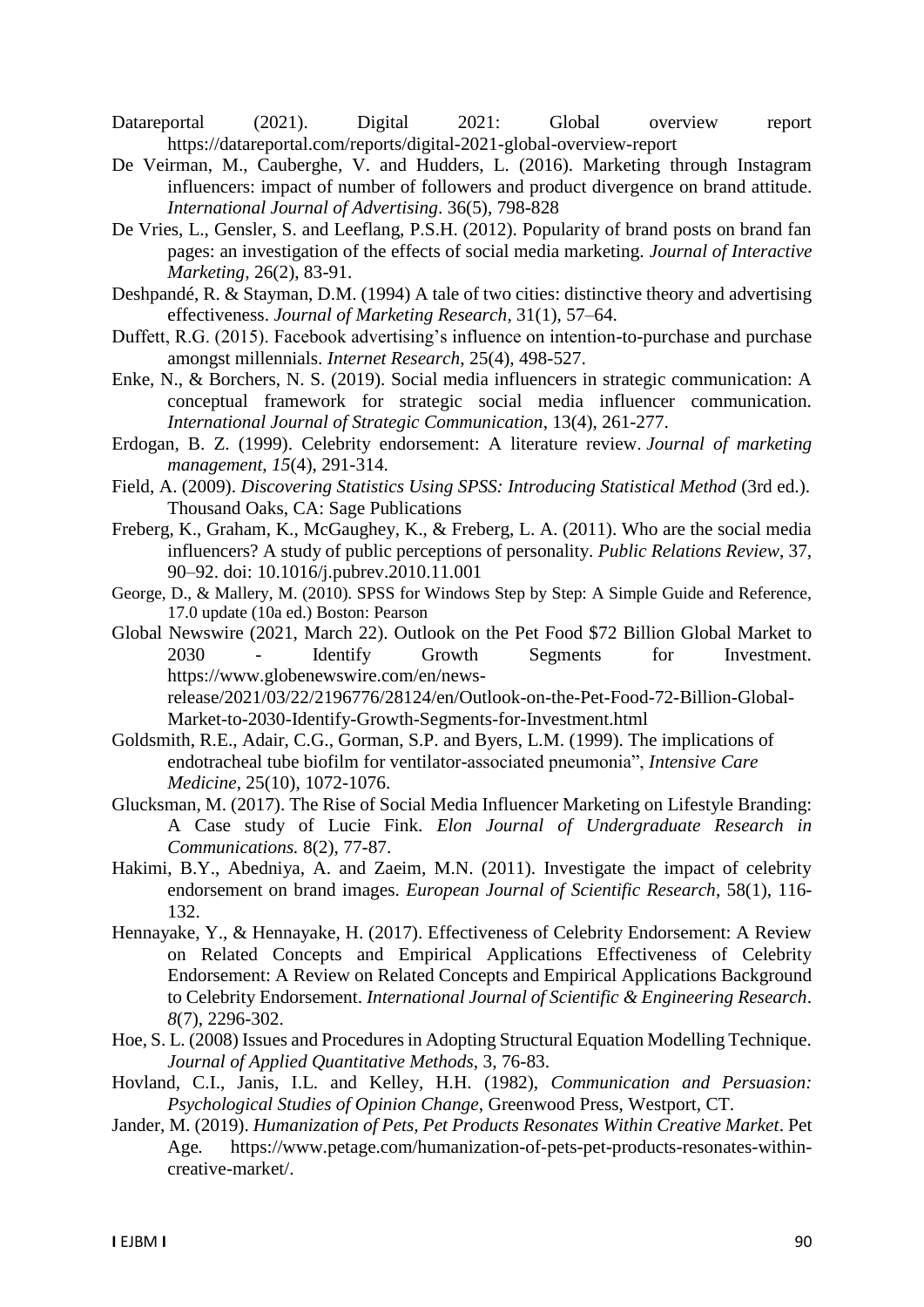- Jin, S. V., Muqaddam, A., & Ryu, E. (2019). Instafamous and social media influencer marketing. *Marketing Intelligence & Planning*. 37(5), 567-579. <https://doi.org/10.1108/MIP-09-2018-0375>
- Ki, C.W.C. and Kim, Y.K. (2019). The mechanism by which social media influencers persuade consumers: the role of consumers' desire to mimic. *Psychology & Marketing*, 36(10), 905-922.
- Kim, S., Han, J., Yoo, S., & Gerla, M. (2017, September). How are social influencers connected in Instagram? In *International Conference on Social Informatics* (pp. 257-264). Springer, Cham.
- Lima, S., 2017. *The Effect of Celebrity Endorsement on 15–34-Year-Old Consumer Buying Behaviour*. (Doctoral dissertation, The IIE). https://iiespace.iie.ac.za/bitstream/handle/11622/204/Shary%20LIMA.pdf?sequence= 1&isAllowed=y
- Linqia, (2020). The State of Influencer Marketing 2020 [https://s3.amazonaws.com/media.mediapost.com/uploads/The-State-of-Influencer-](https://s3.amazonaws.com/media.mediapost.com/uploads/The-State-of-Influencer-Marketing-2020.pdf)[Marketing-2020.pdf](https://s3.amazonaws.com/media.mediapost.com/uploads/The-State-of-Influencer-Marketing-2020.pdf)
- Lorenzo, G.L., Biesanz, J.C. and Human, L.J. (2010). What is beautiful is good and more accurately understood. *Psychological Science*,21(12), 1777-1782.
- Lou, C., & Yuan, S. (2018). Understanding social media influencer marketing and its influence on consumer behaviour: a theoretical framework and empirical evidence. In *American Academy of Advertising. Conference. Proceedings (Online)* (pp. 146-146). American Academy of Advertising.
- Markets and Markets (2020). Influencer Marketing Platform Market by Component, Application (Search and Discovery, Campaign Management, Influencer Relationship Management, and Analytics and Reporting), Organization Size, End User and Region – Global Forecast to 2024*.* https://www.marketsandmarkets.com/Market-Reports/influencer-marketing-platform-market-294138.html.
- Martensen, A., Brockenhuus-Schack, S., & Zahid, A. L. (2018). How citizen influencers persuade their followers. *Journal of Fashion Marketing and Management: An International Journal*. 22(3), 335-353. https://doi.org/10.1108/JFMM-09-2017-0095
- Newell, S.J. and Goldsmith, R.E. (2001). The development of a scale to measure perceived corporate credibility. *Journal of Business Research*, 52(3), 235-247.
- Ohanian, R. (1990). Construction and validation of a scale to measure celebrity endorsers' perceived expertise, trustworthiness, and attractiveness. *Journal of Advertising*, 19(3), 39-52.
- Pallant, J. (2011). SPSS survival manual: A step by step guide to data analysis using SPSS (4th edition). Australia: Allen & Unwin.
- Pratiwi, M. K., Riniastuti, B. H., Furkan, L. M. (2018). Effectiveness of Social Media Influencers on Perceived Value and Consumer Purchase Intentions ERTO's Beauty Care Products on Women of Gen-Y. *International Journal of Science and Research*  8(6), 37-46.
- Prendergast, G. P., Li, S. S., & Li, C. (2014). Consumer perceptions of salesperson gender and credibility: an evolutionary explanation. Journal of consumer marketing. 31(3), 200- 211. https://doi.org/10.1108/JCM-09-2013-0695
- Raven, B.H. (1965). Social influence and power", in Steiner, I.D. and Fishbein, M. (Eds), Current Studies in Social Psychology, Holt, Rinehart, Winston, New York, NY.
- Samarasinghe, H. M. U. S. R. (2018). Moderating Role of Consumer's Gender on Effectiveness of Celebrity Endorsement towards Consumers' Purchasing Intention. Global Journal of Management and Business Research: E-Marketing. 18 (1), 1-11.